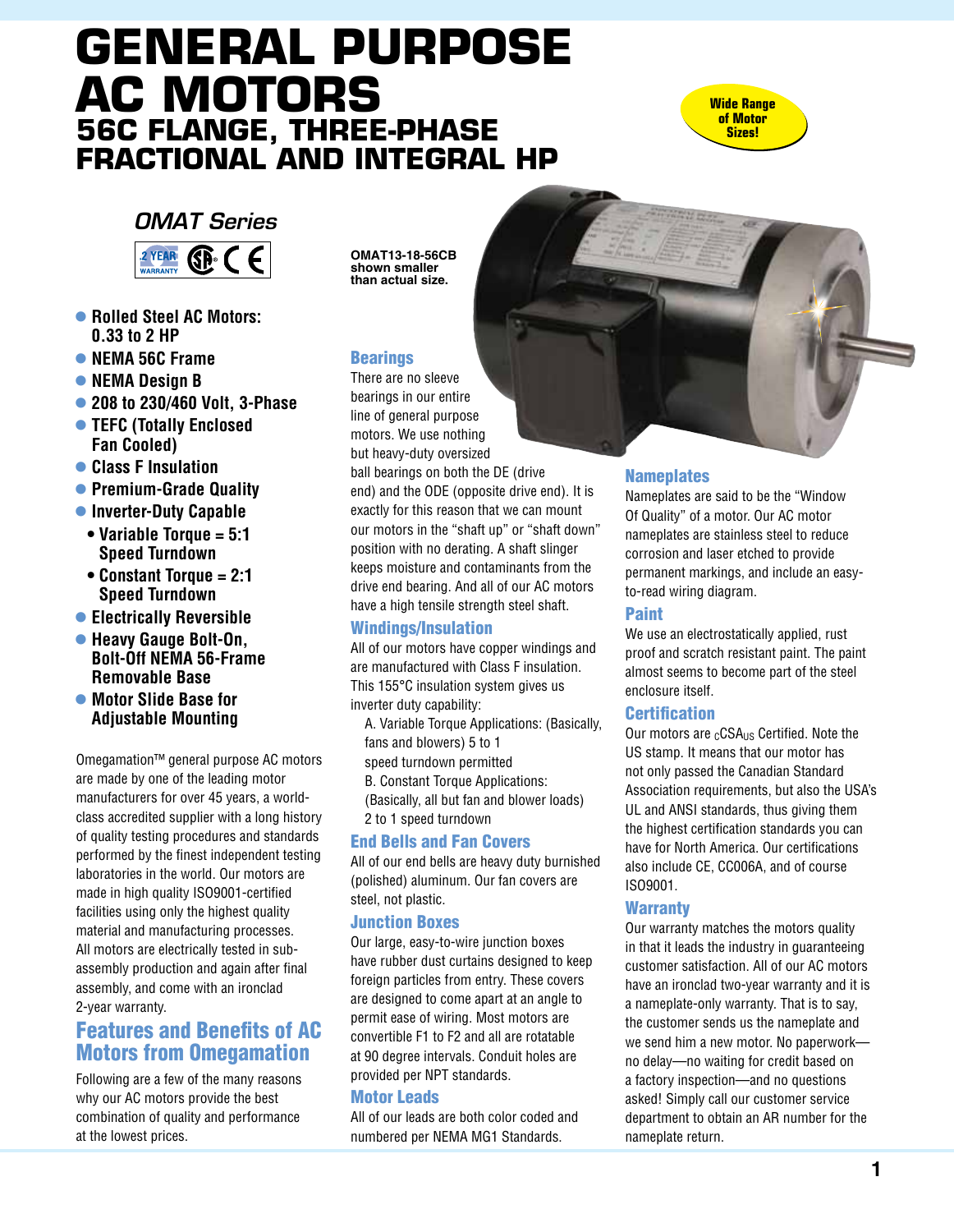### **56C Flange Motors three phase—208 to 230/460 Volt Inverter Duty with Class "F" Insulation**



**OMAT1-18-56CB shown smaller than actual size.**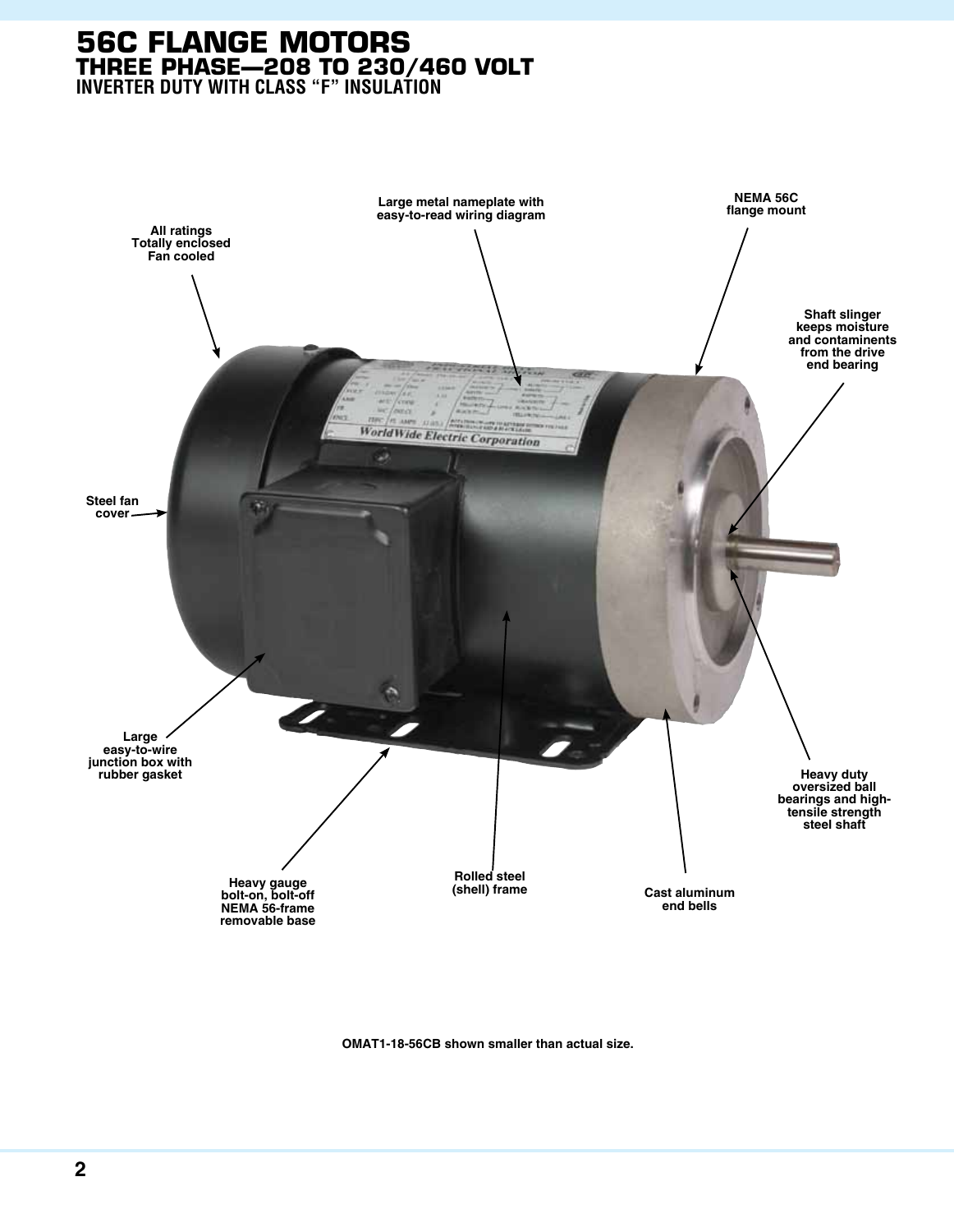## **56C Frame Motors—3 phase**



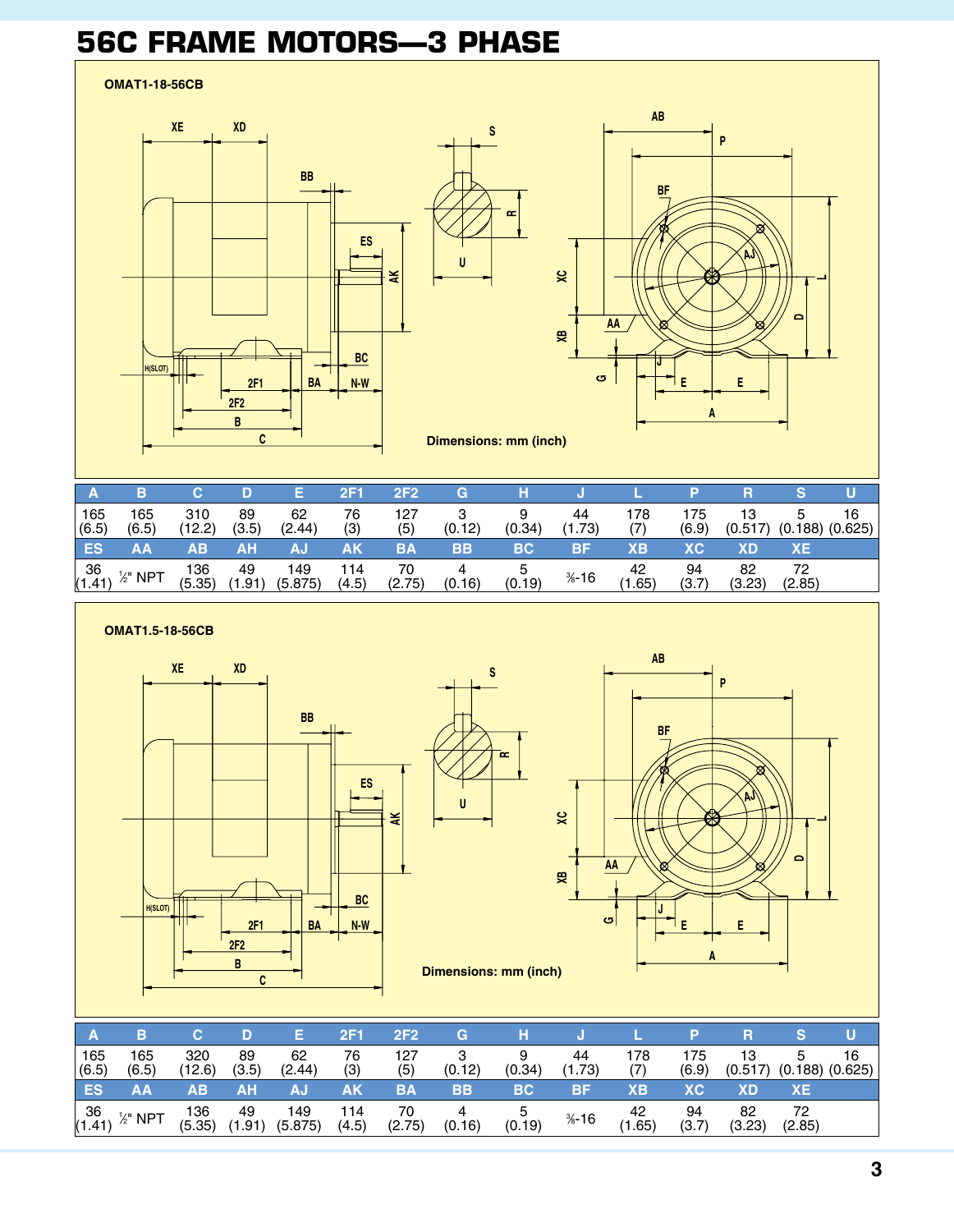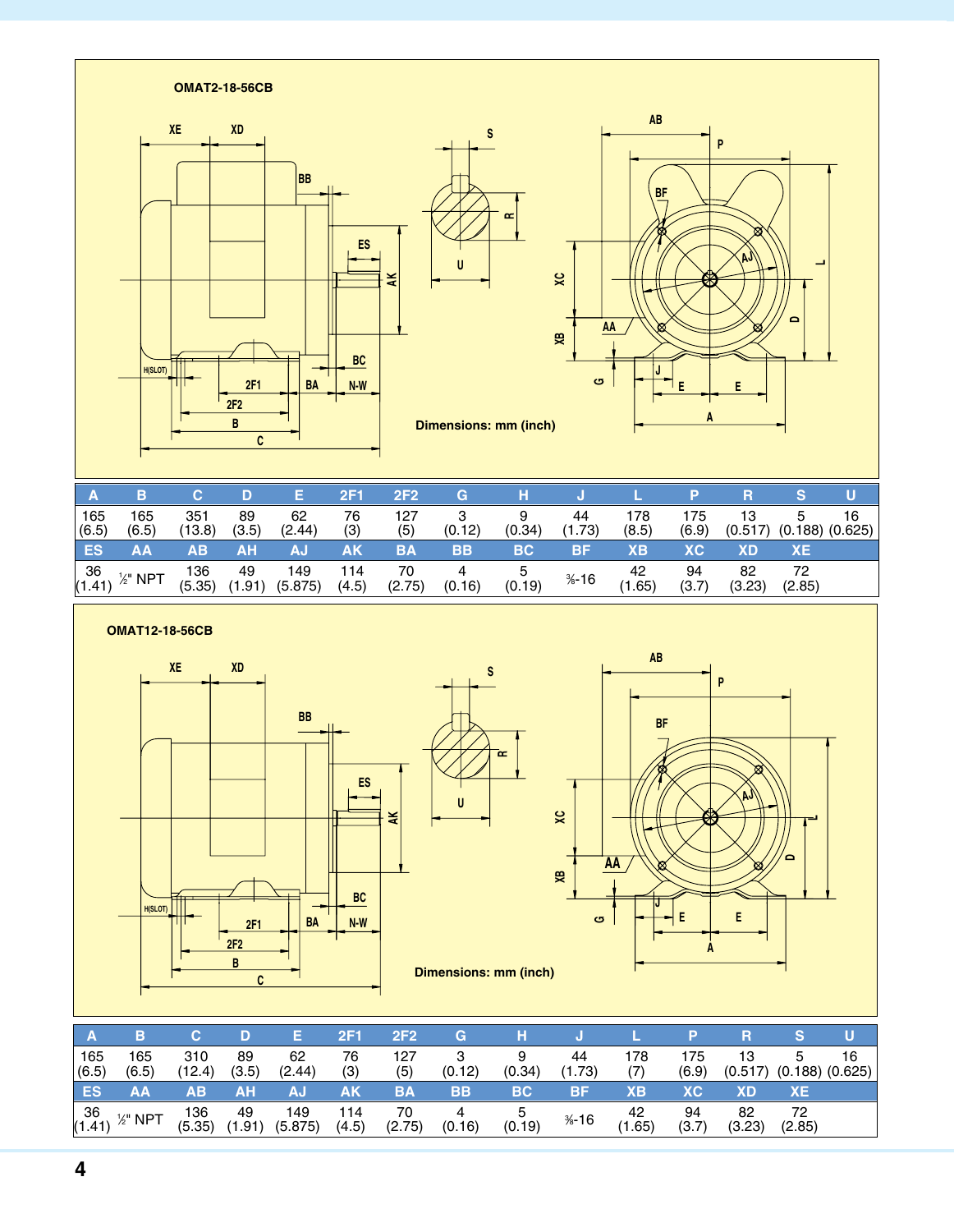

|              | в                   |               |             |                | 2F1          | 2F <sub>2</sub> | G         |           |              |                        |              |               |              | U                         |
|--------------|---------------------|---------------|-------------|----------------|--------------|-----------------|-----------|-----------|--------------|------------------------|--------------|---------------|--------------|---------------------------|
| 165<br>(6.5) | 165<br>(6.5)        | 310<br>(12.2) | 89<br>(3.5) | 62<br>(2.44)   | 76<br>(3)    | 127<br>(5)      | (0.12)    | (0.34)    | 44<br>(1.73) | 178<br>(7)             | 175<br>(6.9) | 13<br>(0.517) | 5            | 16<br>$(0.188)$ $(0.625)$ |
| <b>ES</b>    | AΑ                  | ΑВ            | AΗ          |                | AK           | BA              | <b>BB</b> | <b>BC</b> | BF           | XВ                     | ХC           | XD            | <b>XE</b>    |                           |
| 36<br>(1.41) | $\frac{1}{2}$ " NPT | 136<br>(5.35) | 49<br>1.91  | 149<br>(5.875) | 114<br>(4.5) | 70<br>(2.75)    | (0.16)    | (0.19)    | $% -16$      | 42<br>.65 <sup>1</sup> | 94<br>(3.7)  | 82<br>(3.23)  | 72<br>(2.85) |                           |

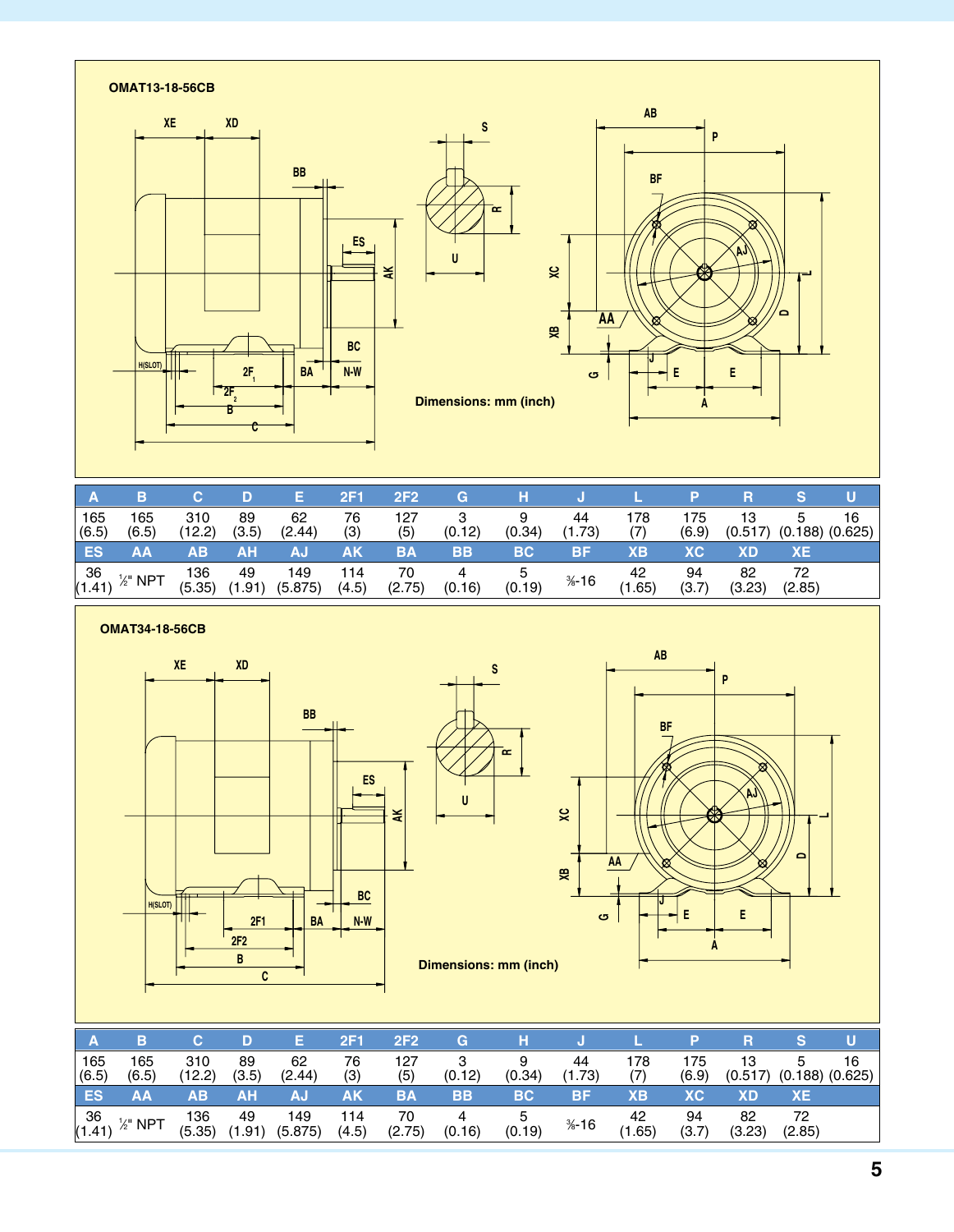### **56C frame motors—3 phase**

|                                                        | <b>OMAT13-18-56CB</b>   | <b>OMAT12-18-56CB</b>   | <b>OMAT34-18-56CB</b>   |
|--------------------------------------------------------|-------------------------|-------------------------|-------------------------|
| HP                                                     | $\frac{1}{3}$           | $\frac{1}{2}$           | $\frac{3}{4}$           |
| <b>RPM/POLES</b>                                       | 1800/4                  | 1800/4                  | 1800/4                  |
| <b>VOLTAGE/PHASE</b>                                   | 208 to 230/460V 3       | 208 to 230/460V 3       | 208 to 230/460V 3       |
| <b>FRAME</b>                                           | 56C                     | 56C                     | 56C                     |
| <b>FREQUENCY</b>                                       | 60 HZ                   | 60 HZ                   | 60 HZ                   |
| <b>RATED SPEED</b>                                     | 1725 RPM                | 1725 RPM                | 1725 RPM                |
| <b>DUTY CYCLE</b>                                      | Continuous              | Continuous              | Continuous              |
| <b>SERVICE FACTOR</b>                                  | 1.15                    | 1.15                    | 1.15                    |
| <b>AMBIENT TEMP</b>                                    | $40^{\circ}$ C          | $40^{\circ}$ C          | $40^{\circ}$ C          |
| <b>ALTITUDE</b>                                        | 3300' ASL               | 3300' ASL               | 3300' ASL               |
| <b>INSULATION CLASS</b>                                | F.                      | F.                      | F.                      |
| <b>FULL LOAD AMPS</b>                                  | 1.7 to 1.6/0.8 A        | 2.2 to 2.0/1.0 A        | 3.0 to 2.8/1.4 A        |
| <b>TEMP RISE</b><br>@ FULL LOAD                        | 80K at SF 1.15          | 80K at SF 1.15          | 100K at SF 1.15         |
| <b>OVERLOAD</b>                                        | None                    | None                    | None                    |
| <b>DESIGN</b>                                          | $\mathsf{B}$            | B                       | $\sf B$                 |
| <b>RATED TORQUE</b>                                    | $1.02$ ft-lb            | $1.52$ ft-lb            | 2.29 ft-lb              |
| <b>LOCKED ROTOR</b><br><b>TORQUE</b>                   | 250%                    | 250%                    | 250%                    |
| <b>BREAKDOWN TORQUE</b>                                | 275%                    | 275%                    | 275%                    |
| <b>LOCKED ROTOR</b><br><b>AMPS (STARTING)</b>          | 8/4A                    | 12/6A                   | 18/9 A                  |
| <b>SLIP</b>                                            | 4.17%                   | 4.17% at full load      | 4.17% at full load      |
| <b>NO LOAD CURRENT</b>                                 | 0.60A                   | 0.69A                   | 0.78 A                  |
| <b>BEARINGS</b>                                        | Ball                    | Ball                    | Ball                    |
| <b>DE BEARING</b>                                      | 6203-ZZ                 | 6203-ZZ                 | 6203-ZZ                 |
| <b>ODE BEARING</b>                                     | 6203-ZZ                 | 6203-ZZ                 | 6203-ZZ                 |
| <b>ENCLOSURE</b>                                       | <b>TEFC</b>             | <b>TEFC</b>             | <b>TEFC</b>             |
| <b>MOUNTING</b>                                        | $F-1$                   | $F-1$                   | $F-1$                   |
| <b>ROTATION</b>                                        | <b>CW/CCW</b>           | CW/CCW                  | CW/CCW                  |
| <b>MOMENT OF</b><br><b>INERTIA (Ib-ft<sup>2</sup>)</b> | 0.05794                 | 0.06767                 | 0.075                   |
| <b>CONNECTION DIAGRAM</b>                              | 208 to 230/460V-9 leads | 208 to 230/460V-9 leads | 208 to 230/460V-9 leads |
| <b>TYPE WIRING</b>                                     | Loose wire              | Loose wire              | Loose wire              |
| <b>WIRE/HOUSING</b>                                    | Junction box            | Junction box            | Junction box            |
| <b>SHAFT</b>                                           | Keyed                   | Keyed                   | Keyed                   |
| <b>CAPACITOR(S)</b>                                    | None                    | None                    | None                    |
| <b>CAPACITOR SIZE</b>                                  | N/A                     | N/A                     | N/A                     |
| <b>CAPACITOR INFO</b>                                  | N/A                     | N/A                     | N/A                     |
| <b>BASE/TYPE</b>                                       | Rigid removable         | Rigid removable         | Rigid removable         |
| <b>PAINT COLOR</b>                                     | <b>Black</b>            | <b>Black</b>            | Black                   |
| <b>APPROX WEIGHT</b>                                   | 23 lb                   | 23 <sub>lb</sub>        | 25 <sub>lb</sub>        |
| <b>POWER FACTOR</b>                                    | 0.7                     | 0.72                    | 0.74                    |
| <b>EFFICIENCY (%)</b>                                  | 67.0 at full load       | 69.0 at full load       | 71.0 at full load       |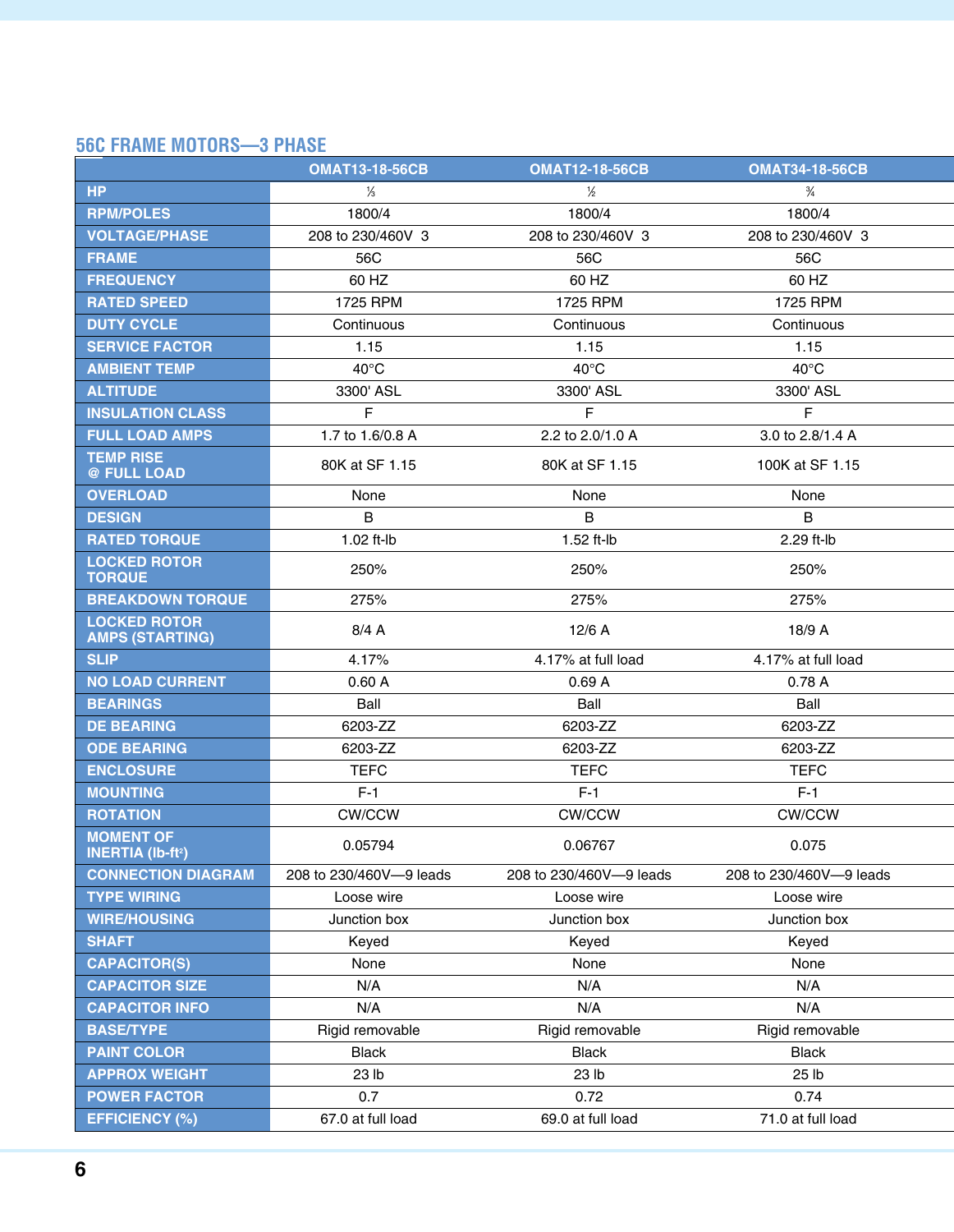| <b>OMAT1-18-56CB</b>    | <b>OMAT1.5-18-56CB</b>  | <b>OMAT2-18-56CB</b>    |
|-------------------------|-------------------------|-------------------------|
| $\mathbf{1}$            | 1.5                     | $2^{\circ}$             |
| 1800/4                  | 1800/4                  | 1800/4                  |
| 208 to 230/460V 3       | 208 to 230/460V 3       | 208 to 230/460V 3       |
| 56C                     | 56C                     | 56C                     |
| 60 HZ                   | 60 HZ                   | 60 HZ                   |
| 1725 RPM                | 1725 RPM                | 1725 RPM                |
| Continuous              | Continuous              | Continuous              |
| 1.15                    | 1.15                    | 1.15                    |
| $40^{\circ}$ C          | $40^{\circ}$ C          | $40^{\circ}$ C          |
| 3300' ASL               | 3300' ASL               | 3300' ASL               |
| F                       | F                       | F                       |
| 4.0 to 3.8/1.8 A        | 5.0 to 4.8/2.3 A        | 6.4 to 6.2/3.0 A        |
| 100K at SF 1.15         | 110K at SF 1.15         | 110K at SF 1.15         |
| None                    | None                    | None                    |
| B                       | $\mathsf B$             | $\mathsf B$             |
| 3.02 ft-lb              | 4.57 ft-lb              | 6.09 ft-lb              |
| 250%                    | 225%                    | 225%                    |
| 275%                    | 250%                    | 250%                    |
| 24/12 A                 | 36/18 A                 | 48/24 A                 |
| 4.17% at full load      | 4.17% at full load      | 4.17% at full load      |
| 0.96A                   | 1.32A                   | 1.93A                   |
| Ball                    | Ball                    | Ball                    |
| 6203-ZZ                 | 6203-ZZ                 | 6203-ZZ                 |
| 6203-ZZ                 | 6203-ZZ                 | 6203-ZZ                 |
| <b>TEFC</b>             | <b>TEFC</b>             | <b>TEFC</b>             |
| $F-1$                   | $F-1$                   | $F-1$                   |
| <b>CW/CCW</b>           | CW/CCW                  | <b>CW/CCW</b>           |
| 0.08588                 | 0.1079                  | 0.1431                  |
| 208 to 230/460V-9 leads | 208 to 230/460V-9 leads | 208 to 230/460V-9 leads |
| Loose wire              | Loose wire              | Loose wire              |
| Junction box            | Junction box            | Junction box            |
| Keyed                   | Keyed                   | Keyed                   |
| None                    | None                    | None                    |
| N/A                     | N/A                     | N/A                     |
| N/A                     | N/A                     | N/A                     |
| Rigid removable         | Rigid removable         | Rigid removable         |
| Black                   | <b>Black</b>            | <b>Black</b>            |
| 27 lb                   | 30 lb                   | 41 lb                   |
| 0.76                    | 0.78                    | 0.8                     |
| 73.0 at full load       | 75.0 at full load       | 77.0 at full load       |